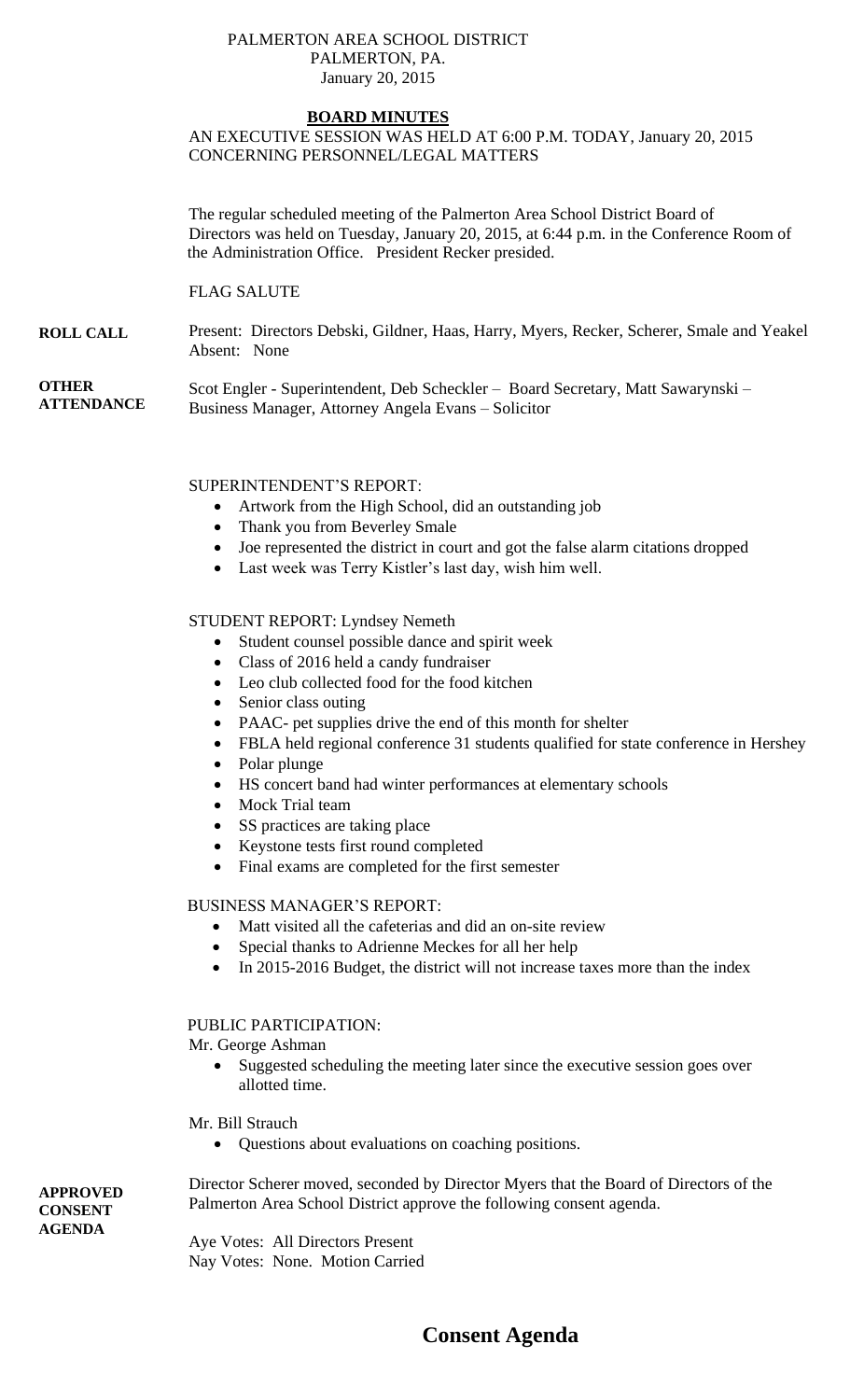January 20, 2015

| <b>MINUTES</b>                                        | Approve the minutes from the December 3, 2014 and December 9, 2014 meetings.<br>(attachments on file)                                                                                                                                                                                                                                                                                                                                                                                      |
|-------------------------------------------------------|--------------------------------------------------------------------------------------------------------------------------------------------------------------------------------------------------------------------------------------------------------------------------------------------------------------------------------------------------------------------------------------------------------------------------------------------------------------------------------------------|
| <b>FINANCIAL</b><br><b>REPORTS</b>                    | Approve the financial reports listed below: (attachments on file)<br><b>TREASURER'S REPORTS</b><br>٠<br><b>ACCOUNTS PAYABLE</b><br>$\bullet$<br><b>BUDGET TRANSFERS</b><br>$\bullet$<br><b>GRANTS</b><br>$\bullet$                                                                                                                                                                                                                                                                         |
| <b>BHA CONTRACT</b>                                   | Approve the contract between Behavioral Health Associates and the Palmerton Area School<br>District effective for the 2014-2015 school year and subsequent school years.                                                                                                                                                                                                                                                                                                                   |
| <b>TAX PAYER</b><br><b>REFUND</b>                     | Taxpayer requesting a refund of penalty/late charges on the following 2014 school tax bills:<br>Bill #1454 (Parcel #18-32-A19.01) and Per Capita bill #2000 for a total of \$256.25.<br>Taxpayer submitted payment during discount period but this was not applied to account until<br>after discount period.                                                                                                                                                                              |
| <b>LICENSE</b><br><b>AGREEMENT</b>                    | Recommendation to approve for the Towamensing Elementary School Chorus musical stage<br>presentation The Wizard of Oz-Young Performers' Edition - the License Agreement from<br>"Tams-Witmark Music Library, Inc., Made on Behalf of the Copyright Proprietors.                                                                                                                                                                                                                            |
| <b>ADOPT</b><br>PROPOSED CCTI<br><b>BUDGET</b>        | It is recommended that the Board of Directors of the Palmerton Area School District adopt<br>the 2015-2016 Proposed Secondary Budget for the Carbon Career & Technical Institute,<br>calling for Receipts and Expenditures in the amount of \$7,812,486 to be forwarded as<br>presented to the Boards of Directors in each of the participating school districts for final<br>adoption by Resolution. Total cost share for Palmerton Area School District in the amount<br>of \$2,096,034. |
| <b>ADOPT LCCC</b><br><b>BUDGET</b>                    | It is recommended that the Board of Directors adopt the 2015-2016 Operating Budget in the<br>amount of \$159,145 and the Capital budget in the amount of \$57,651 for the Lehigh Carbon<br>Community College.                                                                                                                                                                                                                                                                              |
| <b>SINGLE AUDIT</b><br><b>REPORT</b>                  | It is recommended that the Board of Directors accept the Single Audit Report dated June, 30,<br>2014 as presented by Gorman & Associates, P.C.                                                                                                                                                                                                                                                                                                                                             |
| <b>BEHAVIOR</b><br><b>SERVICES</b><br><b>CONTRACT</b> | It is recommended that the Board of Directors approve the contract with Clarity Service<br>Group for Behavior Consultation Services at a rate of \$90/hour for Master's Level BCBA<br>Services.                                                                                                                                                                                                                                                                                            |
| <b>RESIGNATIONS</b>                                   | Accept the resignation of Ryan McGrath from his positions as assistant Track and Field<br>Coach and Assistant Football Coach, effectively January 7, 2015.                                                                                                                                                                                                                                                                                                                                 |
|                                                       | Accept the resignation of Felicia Strauch from her position as Instructional Assistant<br>effective January 12, 2015.                                                                                                                                                                                                                                                                                                                                                                      |
|                                                       | Remove Terri-Jean Walck from the substitute instructional aide list, effective January 10,<br>2015 as per her request.                                                                                                                                                                                                                                                                                                                                                                     |
| <b>MENTORS</b>                                        | Approve Paul McArdle as mentor for Matt Kosciolek.                                                                                                                                                                                                                                                                                                                                                                                                                                         |
|                                                       | Approve Kim Seiler as mentor for Brian Stevko.                                                                                                                                                                                                                                                                                                                                                                                                                                             |
| <b>CAC ADVISOR</b>                                    | Approve Kim Seiler as 2014-2015 CAC advisor.                                                                                                                                                                                                                                                                                                                                                                                                                                               |
|                                                       | Approve the following for the 2014-2015 school year:                                                                                                                                                                                                                                                                                                                                                                                                                                       |
| <b>EXTRA</b><br><b>CURRICULAR</b><br><b>POSITIONS</b> | Austin Cseh as a volunteer track coach.<br>$\bullet$<br>Trevor Bartholomew as a volunteer wrestling coach.<br>$\bullet$<br>Bronwyn Green as an assistant Track Coach for the 2015 Season at the stipend of<br>$\bullet$<br>\$2,577. This is the position that was vacated by Ryan McGrath.                                                                                                                                                                                                 |

Approve the following coaches for the 2015-2016 Fall Sports Season: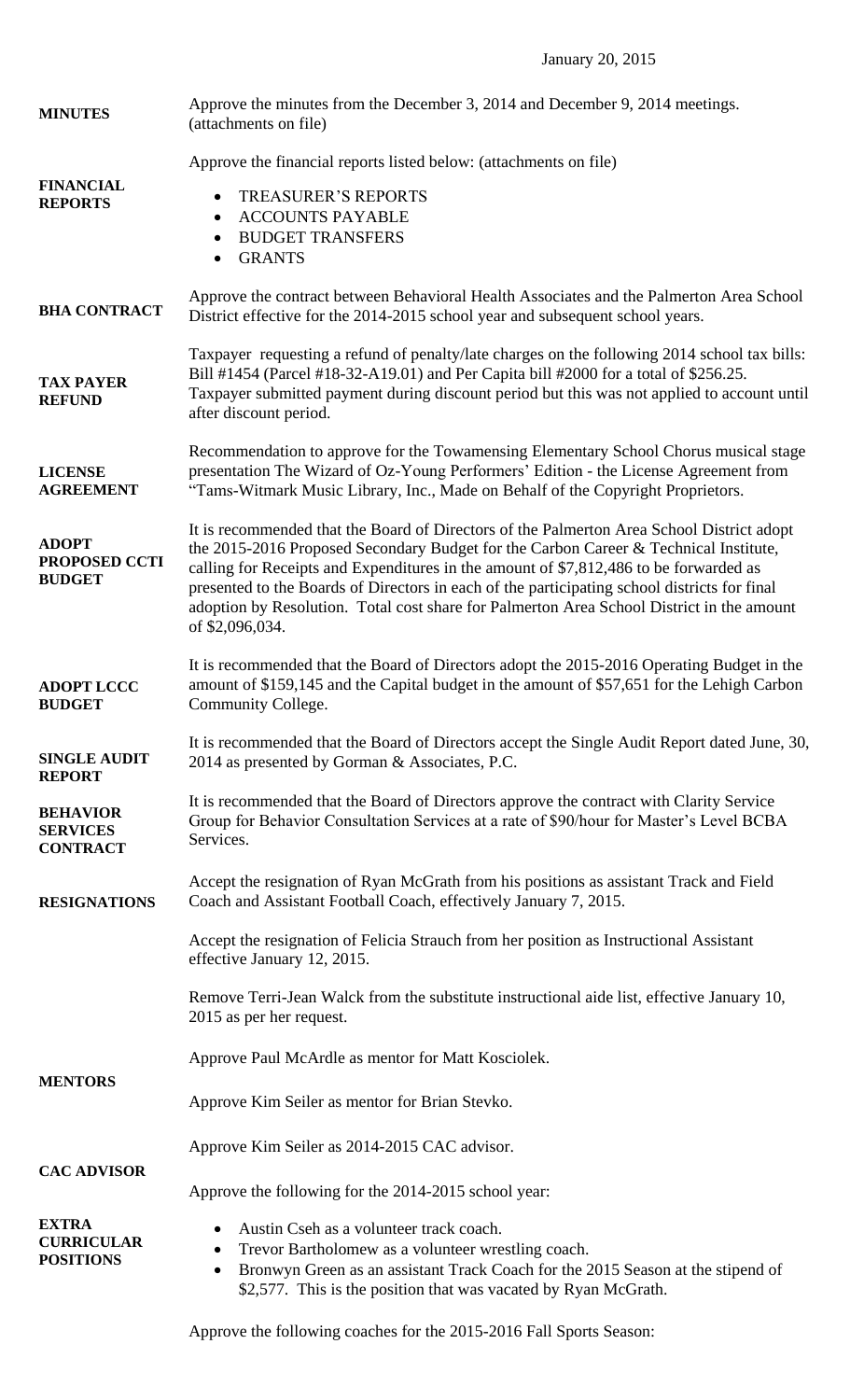| <b>Cross Country</b>        |                                    |            |
|-----------------------------|------------------------------------|------------|
| Jeff Minnich<br>$\bullet$   | <sup>3</sup> / <sub>4</sub> Salary | \$2,973.75 |
| Kurt Eckhart                | ¼ Salary                           | \$991.25   |
| <b>Field Hockey</b>         |                                    |            |
| <b>Tammy Muniz</b>          | <b>Head Coach</b>                  | \$3,965.00 |
| Tricia McElmoyle            | <b>Assistant Coach</b>             | \$2,603.00 |
| <b>Tara Frantz</b>          | Jr High School Coach               | \$2,603.00 |
| Football                    |                                    |            |
| Chris Walkowiak             | <b>Head Coach</b>                  | \$6,029.00 |
| Mike Falcone<br>$\bullet$   | <b>Assistant Coach</b>             | \$3,947.00 |
| <b>Justin Petersen</b>      | <b>Assistant Coach</b>             | \$3,947.00 |
| Drew Cortright<br>$\bullet$ | JH Coach - 1/2 Salary              | \$1,973.50 |
| Avery Weber                 | JH Coach - 1/2 Salary              | \$1,973.50 |
| <b>Boys Soccer</b>          |                                    |            |
| <b>Ryan Sharkazy</b>        | <b>Head Coach</b>                  | \$3,965.00 |
| <b>James Bunting</b>        | <b>Volunteer Coach</b>             | Volunteer  |
| <b>Girls Soccer</b>         |                                    |            |
| Nate Petrosky               | <b>Head Coach</b>                  | \$3,965.00 |
| <b>Brooke Horn</b>          | <b>Assistant Coach</b>             | \$2,603.00 |

Approve the attached tuition reimbursements.

**TUITION RE - IMBURSEMENT**

# **End of Consent Agenda**

| <b>TEACHER</b><br><b>APPROVED</b>                      | Director Gildner moved, seconded by Director Smale that the Board of Directors<br>of the Palmerton Area School District approve Brian Stevko as Social Studies Teacher at the<br>Jr. High School, at the rate of \$38,319 prorated Bachelors, Step 1, retroactive to December<br>16, 2014.<br>Aye Votes: All Directors Present.<br>Nay Votes: None. Motion Carried                           |
|--------------------------------------------------------|----------------------------------------------------------------------------------------------------------------------------------------------------------------------------------------------------------------------------------------------------------------------------------------------------------------------------------------------------------------------------------------------|
| <b>FLEXABLE</b><br><b>CUSTODIAN</b><br><b>APPROVED</b> | Director Myers moved, seconded by Director Smale that the Board of Directors<br>of the Palmerton Area School District approve the change in status for Nicole Swartz from<br>part-time custodian at Towamensing to part-time flexible custodian, effective January 21,<br>2015.<br>Aye Votes: All Directors Present.<br>Nay Votes: None. Motion Carried                                      |
| <b>LONG-TERM SUB</b><br><b>APPROVED</b>                | Director Scherer moved, seconded by Director Myers that the Board of Directors<br>of the Palmerton Area School District approve Kristina Himmelwright as a long-term<br>substitute at the rate of \$38,319, prorated, Bachelors, Step 1, through the end of the<br>2014-2015 school year, effective January 21, 2015.<br>Aye Votes: All Directors Present<br>Nay Votes: None. Motion Carried |
| PT CUSTODIAN<br><b>APPROVED</b>                        | Director Myers moved, seconded by Director Gildner that the Board of Directors of<br>the Palmerton Area School District approve Frank Rocco as PT Custodian at the<br>Towamensing Elementary School, rate of pay according to contract, effective<br>January 21, 2015.                                                                                                                       |
| <b>EXTRA-</b>                                          | Aye Votes: All Directors Present<br>Nay Votes: None. Motion Carried<br>Director Scherer moved, seconded by Director Smale that the Board of Directors of the<br>Palmerton Area School District approve Brian Recker as Volunteer Football Coach for the<br>2015-2016 Fall Sports Season.                                                                                                     |